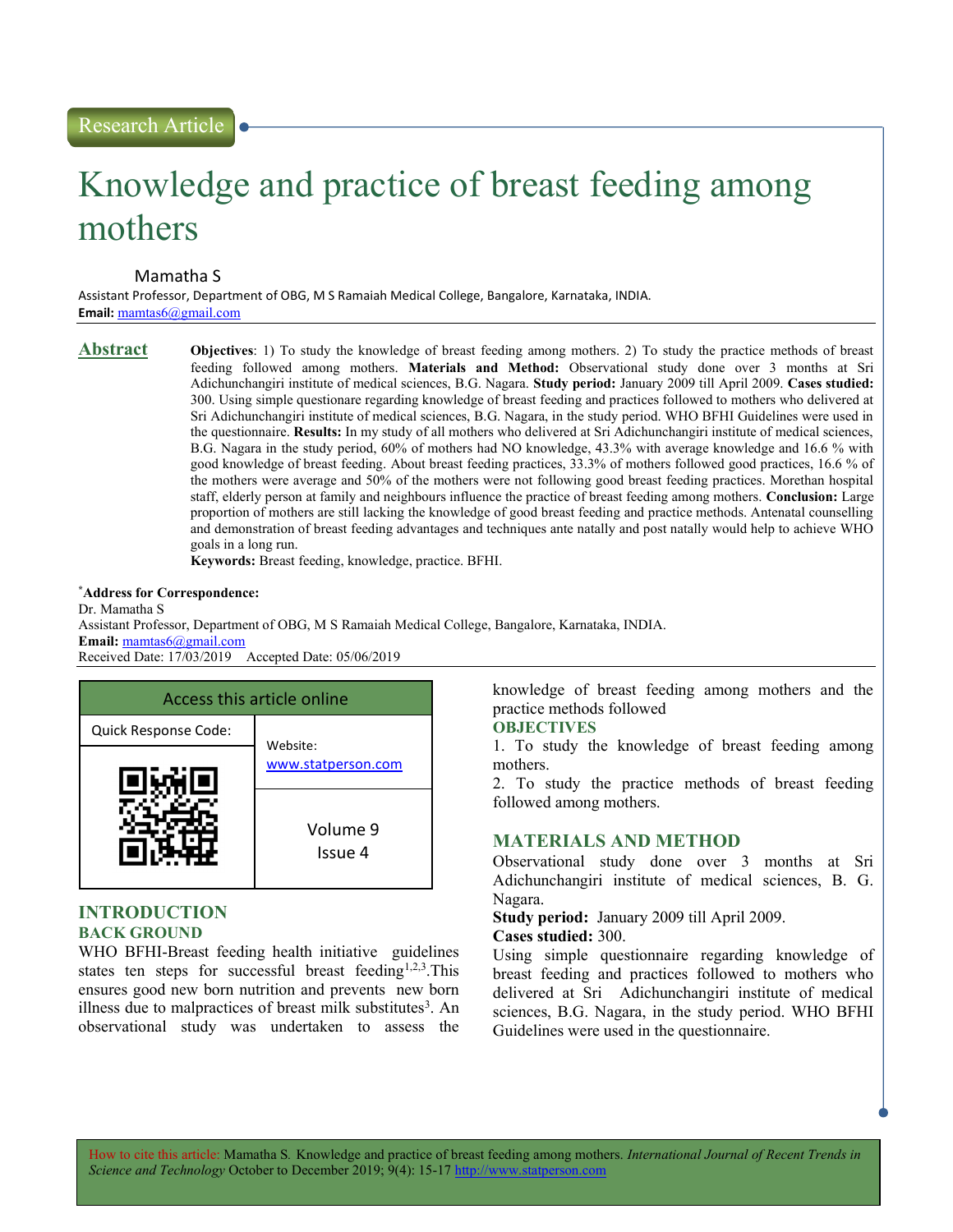|                                     | Table 1:                                                |
|-------------------------------------|---------------------------------------------------------|
| <b>KNOWLEDGE</b>                    | <b>PRACTICE METHODS</b>                                 |
| Benefits of breast feeding-yes/no   | Pre lacteals given-no/yes                               |
| Exclusive breast feeding-yes/no     | Colostrum offered-no /yes                               |
| Rooming in-yes/no                   | Influence factor for breast feeding-                    |
|                                     | hospital staff / relatives / neighbors / social customs |
| Techniques of breast feeding-yes/no | water restriction followed-no/yes                       |
| Frequency of breast feeding-yes/no  | Nutritious food allowed-no/yes                          |
| Avoiding pre lacteals-yes/no        | Rooming in followed-no/yes                              |

# **RESULTS**

In my study there were 300 admissions for delivery. All the mothers were included in the study.

# DATA ANALYSIS

| Table 1: Type of Delivery    |     |  |
|------------------------------|-----|--|
| <b>Total cases</b>           | 300 |  |
| Normal delivery              | 220 |  |
| <b>Caeserian delivery</b>    | 080 |  |
| Majority had normal delivery |     |  |

| Table 2: Parity of mothers |     |
|----------------------------|-----|
| <b>Total cases</b>         | 300 |
| Primi para                 | 180 |
| Multi para                 | 100 |
| <b>Grand multi para</b>    | 020 |

Most of them were mothers for first time (primi para)

| <b>Table 3: Age wise distribution</b> |     |
|---------------------------------------|-----|
| <b>Total cases</b>                    | 300 |

| <20 years          | 100 |
|--------------------|-----|
| 20-30 years        | 180 |
| <b>30-40 years</b> | 020 |

Majority of the Mothers belonged to 20- 30 years age group.

|  |  |  | Table 4: Period of gestation at delivery |
|--|--|--|------------------------------------------|
|--|--|--|------------------------------------------|

| <b>Total cases</b>                 | 300 |
|------------------------------------|-----|
| Term deliveries                    | 240 |
| <b>Pre term deliveries</b>         | 060 |
| 80% of mothers had term deliveries |     |

| <b>Table 5:</b> knowledge of breast feeding |       |  |  |
|---------------------------------------------|-------|--|--|
| 300                                         | %     |  |  |
| 180                                         | 60%   |  |  |
| 130                                         | 43.3% |  |  |
| 050                                         | 16.6% |  |  |
|                                             |       |  |  |

Answers to all of the questions favouring BFHI taken as good knowledge. If answers were yes to 50% of the questions favouring BFHI, it was taken as average knowledge. If answers no to all of the questions favouring BFHI, then it was taken as no knowledge.

| Table 6: Practice method of breast feeding |  |  |  |  |  |
|--------------------------------------------|--|--|--|--|--|
|--------------------------------------------|--|--|--|--|--|

| <b>Total cases</b>          | 300 | %     |
|-----------------------------|-----|-------|
| Practice method-good        | 100 | 33.3% |
| Practice method-average     | 050 | 16.6% |
| <b>Practice method-poor</b> | 150 | 50    |
|                             |     |       |

Answers to all of the questions favouring BFHI taken as good practice method. If answers were yes to 50% of the questions favouring BFHI, It was taken as average practice method. If answers no to all of the questions favouring BFHI, then it was taken as poor practice method

# OTHER OBSERVATIONS:

Family members had strong influence on breast feeding practices of mothers. 30% newborns were given honey / sugar water as prelacteal feed. Most of them had not offered colostrum to their previous newborns. Water was restricted to 60% of the mothers following social customs. Diet given was not a balanced diet following delivery in 50% of the mothers.

# SUMMARY AND RECOMMENDATIONS

In my study majority of the mothers were of age group 20-30 years, primi paras. Most of them had vaginal deliveries. majority being term deliveries. Only 43% of the mothers had some knowledge regarding breast feeding benefits, techniques of breast feeding while 60 % were not knowing breast feeding benefits or techniques. Only 33% mothers followed good practices of exclusive breast feeding, roomomg in and milk supplements and took nutritious diet during lactation period. While poor practice was observed in 50% of the mothers. Most of them influenced by their family members like grand mothers, or following social customs or under peer pressure. Hence as Large proportion of mothers are still lacking the knowledge of good breast feeding and practice methods

- 1. Regular Antenatal counseling and demonstration of breast feeding advantages and techniques ante natally and post natally would help to achieve WHO goals in a long run.
- 2. Forming support group that includes post natal mothers with neonates ,family members, patients attenders who come with patients for antenatal follow up, friend who come to visit patients post natally should be educated about breast feeding methods and benefits.
- 3. Demonstrate n display video of breast feeding regularly in antenatal opds.